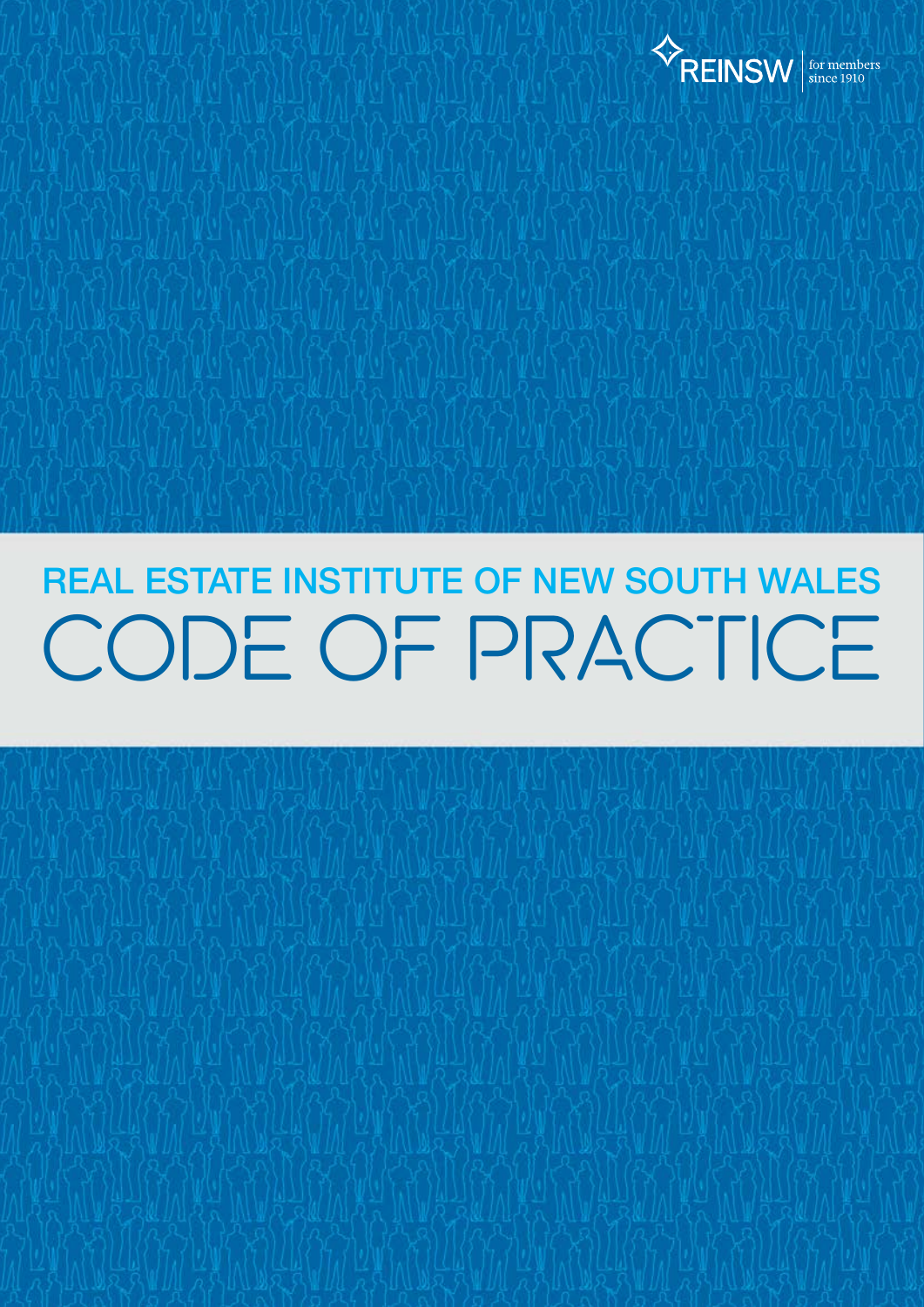The Real Estate Institute of Australia encourages the highest standards in real estate practice. Its unceasing aim is that the practice of real estate be universally recognised as a profession respected and trusted by all. As a necessary step towards this goal REIA recognises the importance of setting out in clear and unambiguous terms a Code of Ethical Conduct. The REIA commends this recommended Code to all affiliated bodies. The Code should be observed and practised by all members of affiliated bodies in the letter and the spirit.

In order that the Code may achieve its purpose, it is necessary that members of affiliated bodies, such as REINSW, should have an intelligent appreciation of both ethics and the provisions of the Code.

Firstly, what is ethics? Ethics is defined as the science of duty, a system of principles and rules of duty.

Secondly, how does this Code of Ethics affect members of affiliated bodies in the conduct of their businesses? It is a standard of moral conduct promulgated by your Institute for the protection both of the public and of members. It endeavours to give effect to the golden rule – "Do unto others as you would they should do unto you."

The Code, if conscientiously adhered to by all members of affiliated bodies, will maintain the prestige of your Institute, increase your pride in your chosen calling and render the conduct of your business easier and more pleasant.

To achieve these ends, both members of affiliated bodies and their employees (particularly sales staff) must be well versed in the provisions of the Code, understand them and conscientiously observe them at all times.

Ignorance of the Code of Ethics will not be accepted as an excuse for its non-observance, either by members of affiliated bodies or by their staff.

Maintenance of a high standard of ethical practice is the direct responsibility of every member of the Institute.

The confidential and responsible nature of an estate agent's work makes it a matter of public concern that the integrity and reputation of a real estate agent should be beyond question.

The prestige of any professional body depends to a very great extent upon the ethical standards observed by its individual members, both in their association with one another and in their relationships with the community in general and therefore all members have a duty to conduct their business in a manner which will effectively uphold and enhance the reputation of the Real Estate Agency profession.

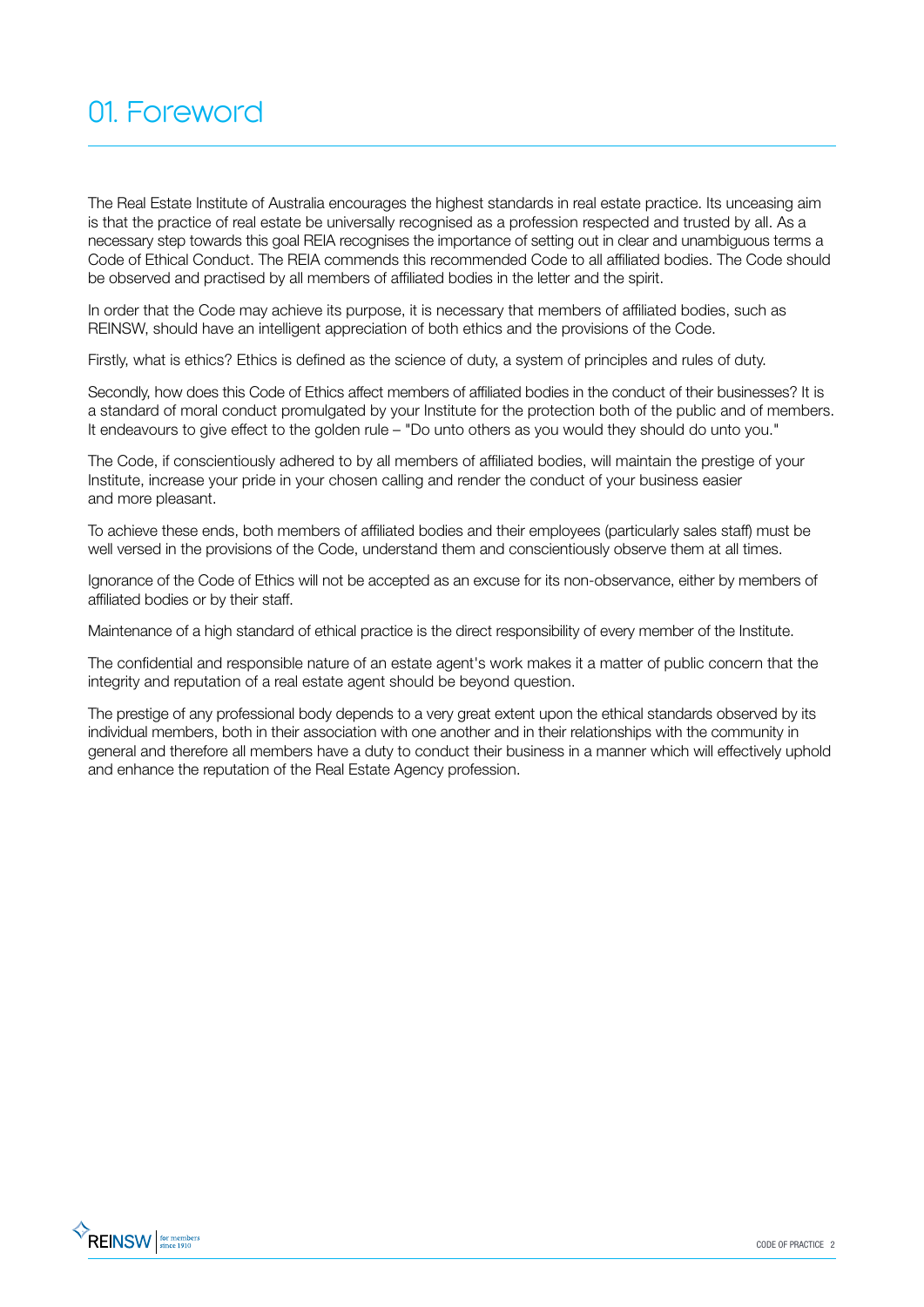# 02. Interpretation

Member means and includes any member of any affiliated body.

Institute means any affiliated body.

Affiliated Bodies means and includes the following:

Real Estate Institute of Queensland

Real Estate Institute of New South Wales

The ReaI Estate Institute of South Australia

The ReaI Estate Institute of Western Australia

The Real Estate Institute of Tasmania

The Real Estate Institute of Victoria

The Real Estate Institute of the Australian Capital Territory

The Real Estate Institute of the Northern Territory

Client means one who retains a member agent to represent his interests in a real estate transaction.

Customer means one who transacts business with a member agent but does not retain his services.

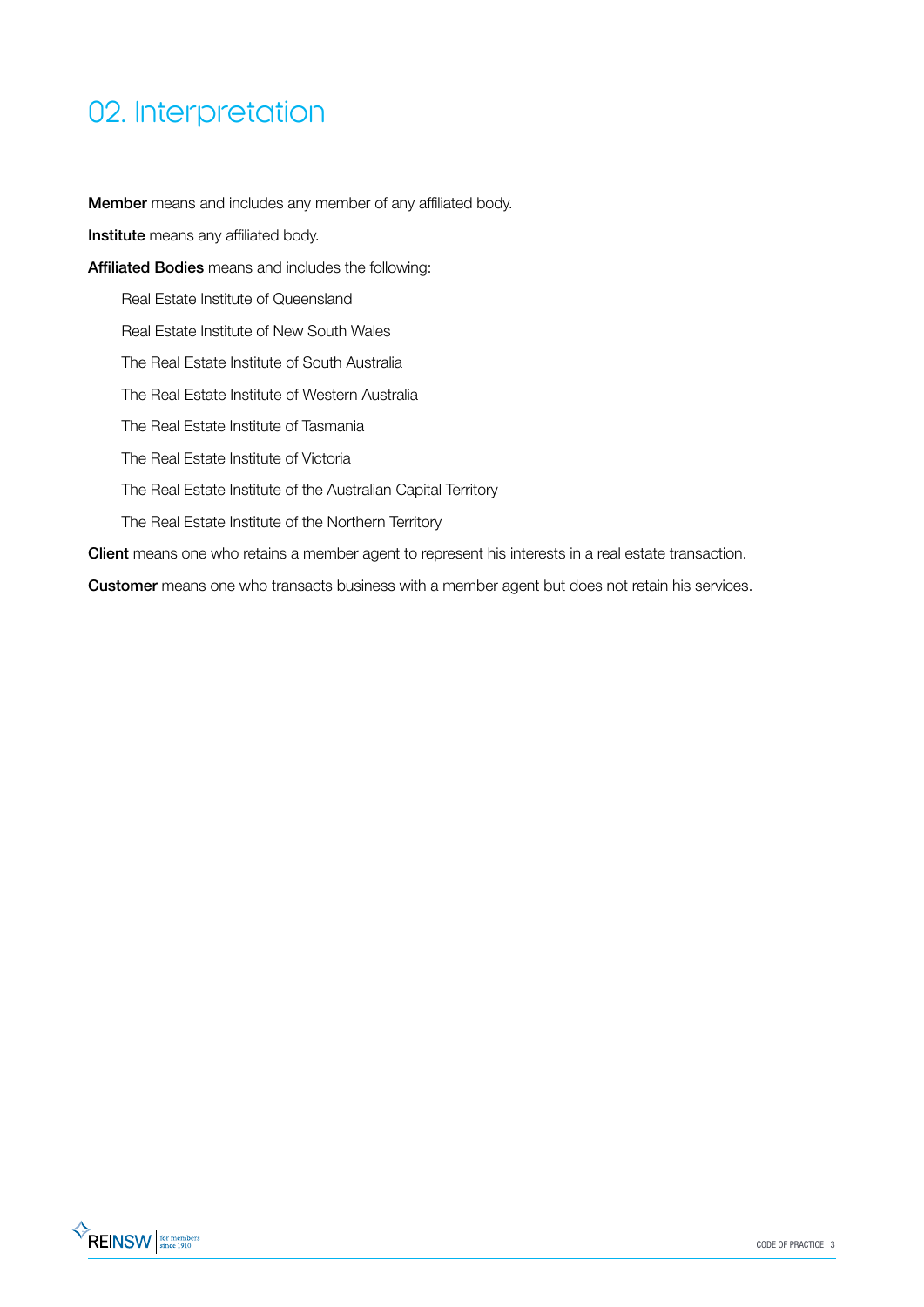# 03. Code of Practice

### SECTION 1 CODE OBJECTIVES

- 1.1 This is the national code of conduct of the Real Estate Institute of Australia as adopted and implemented by the Real Estate Institute of New South Wales and is a public statement of the principles, values and behaviour expected of members of the Institute.
- 1.2 The objective of this code of conduct is to promote and encourage a high standard of ethical practice by members and their employees in their dealings with other members, other agents, their employees and members of the public.
- 1.3 By following this code a member will not engage in conduct that is:
	- (a) countary to good estate agency practice; or
	- (b) detrimental to the reputation or interests of the profession, the Insitute or its members.

# SECTION 2 PROFESSIONAL STANDARDS

#### 2.1 In this Code:

"Agent" means a licensed real estate agent, strata managing agent, stock and station agent, business agent or valuer.

"Client" means a person who retains a member to represent their interests in a real estate transaction.

"Customer" means a person who transacts business with a member but does not retain their services.

"Employee" means a sales person, sales representative, agent's representative, property manager, body corporate manager or any other person in the employ of, or acting on behalf of, a member.

"Fee" includes commission, charges, or other remuneration whether monetary or otherwise.

"Institute" means the Real Estate Institute of New South Wales.

"Member" means any member of the Institute, and includes any employee of a member.

"Estate agents legislation" means legislation in New South Wales regulating real estate agents, strata managing agents, stock and station agents, business agents and valuers.

#### Duties and Obligations

2.2 A member must have a working knowledge of agency law which sets out the duties and obligations of an agent towards the client.

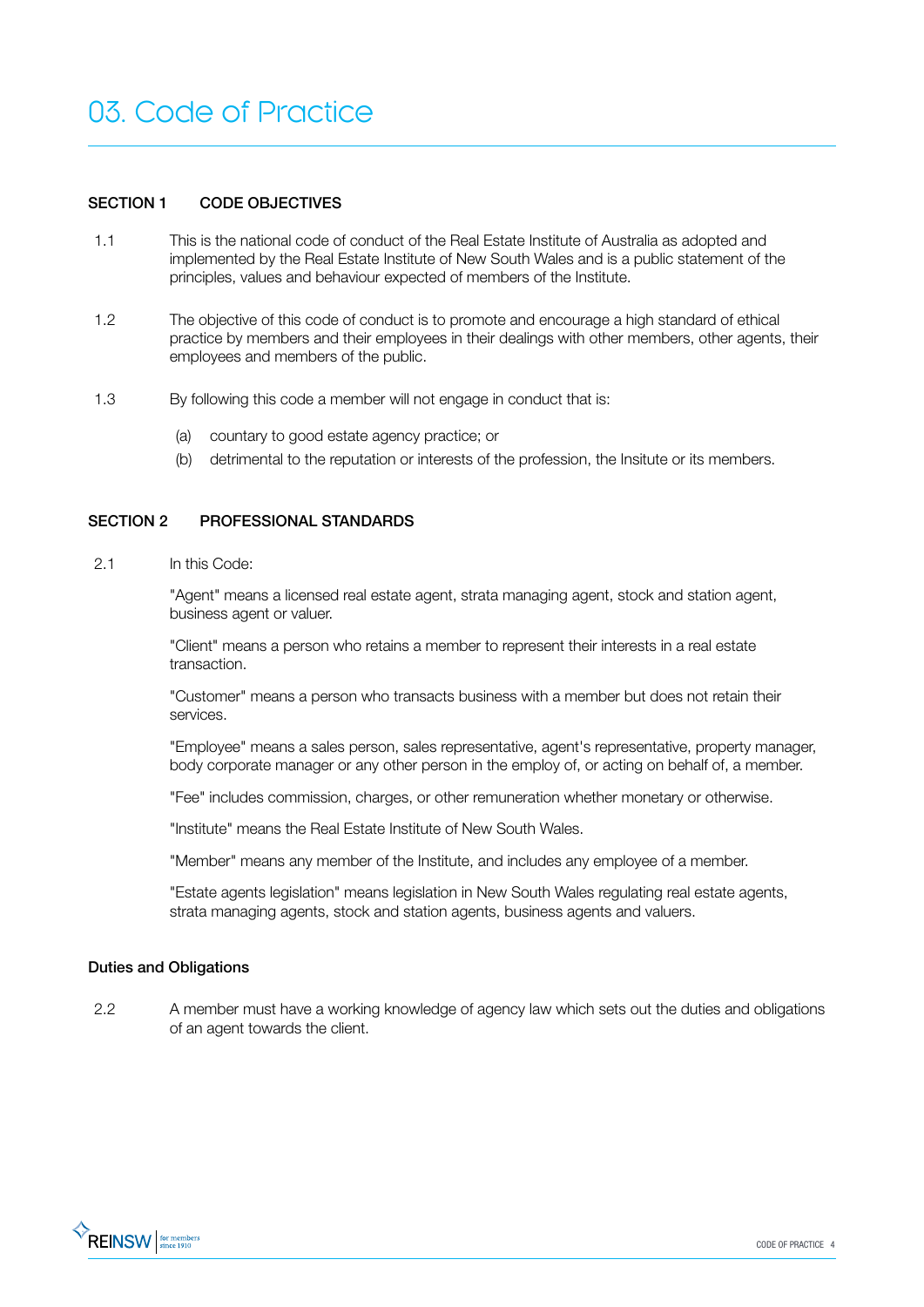# Knowledge of the Law

- 2.3 A member must have a working knowledge of:
	- (a) estate agents legislation and any other regulations made under such legislation; and
	- (b) other statutes and any rules or regulations in force such as fair trading and trade practices legislation to the extent that they are

# Compliance with Legislation

2.4 A member must not, in the conduct of estate agency, contravene or fail to comply with any statute, rule or regulation in force to the extent that it is relevant to the conduct of the real estate profession.

# Good Real Estate Agency Practice

- 2.5 (a) A member must exercise skill, care and diligence in the conduct of the profession.
	- (b) A member must complete all work on behalf of the client as soon as is reasonably practicable.
- 2.5.1 A member must act in the best interests of the client except here it would be unreasonable or improper to do so.
- 2.5.2 A member must not induce or attempt to induce a breach of or an interference with a contract or arrangement of sale, letting or agency.
- 2.5.3 A member must not solicit or accept an agency if the member is aware that any other agency is in force which may obligate the client to pay two fees or expose the client to a claim for damages for breach of contract in the event of a sale taking place, unless the member gives a prior written statement to the client that the client may be liable to two fees or for a claim for damages for breach of contract if the client signs a further agency agreement.
- 2.5.4 A member may act in conjunction with another member if so authorised by the client.

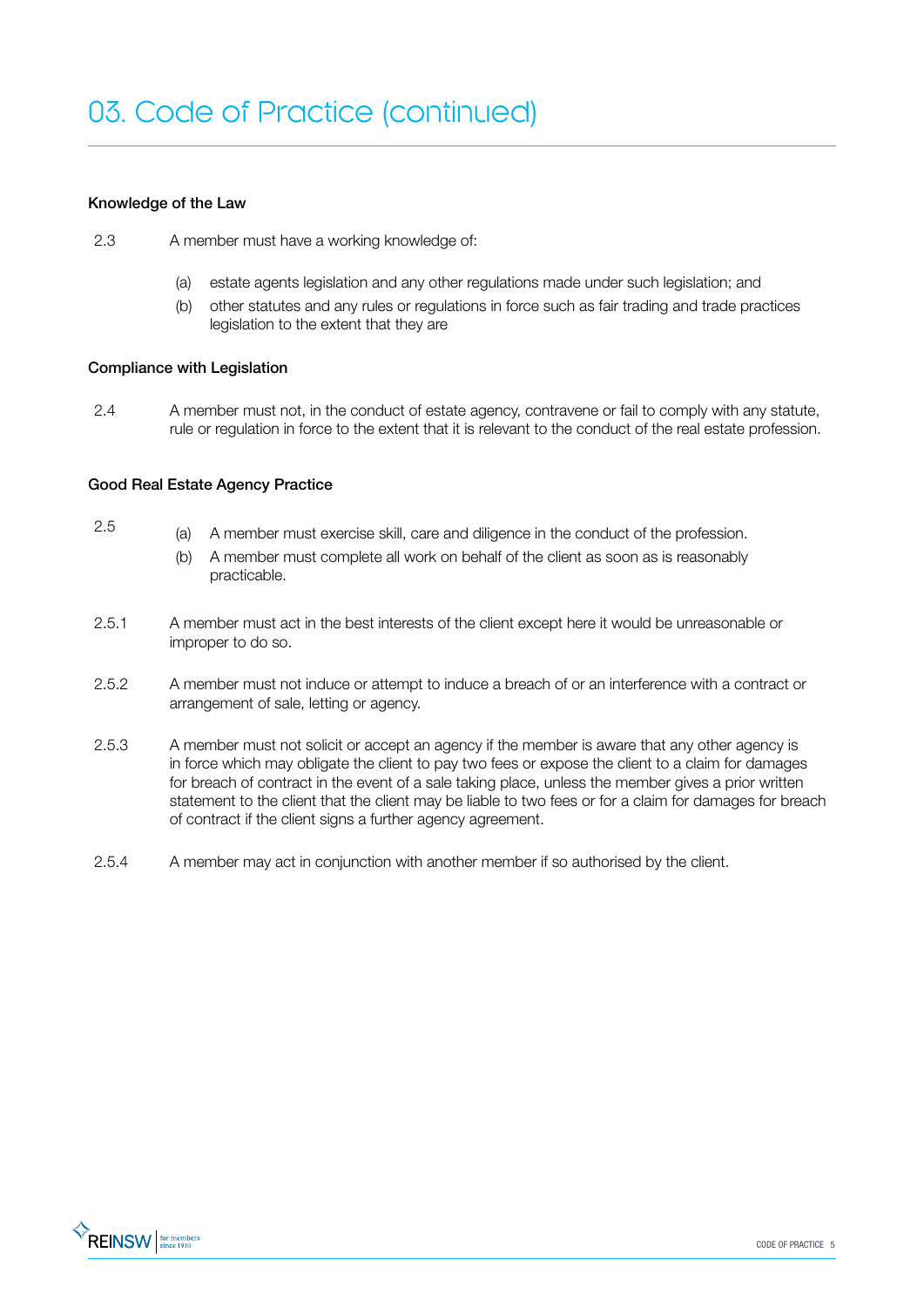#### Authorities and Instructions

- 2.6 A member must not act as agent or represent himself or herself as acting as agent on behalf of a person without authority.
- 2.6.1 A member must act in accordance with the instructions of a client except where to do so would be unlawful or contrary to good agency practice.
- 2.6.2 An agent must not:
	- (a) advertise or offer for sale or lease any real estate or business at a price or on terms different from that authorised by the client; or
	- (b) advertise or offer to purchase or lease on behalf of a client any real estate or business on terms different from that authorised by the client.
- 2.6.3 A price at which a member offers a property shall be in accordance with the instructions of the client. However, if the member considers that the price asked by a client is more or less than fair market value, the member shall advise the client accordingly.

#### Fair Conduct

- 2.7 A member must act fairly and honestly and to the best of his or her knowledge and ability with all parties in a transaction.
- 2.7.1 A member must not mislead or deceive any parties in negotiations or a transaction.
- 2.7.2 A member must not engage in harsh or unconscionable conduct.

## Supervision of Employees

- 2.8 A member or the person in effective or nominal control of the agency must properly supervise the agency business and take reasonable steps to ensure that employees of the agency comply with the provisions of estate agents' legislation, this code of conduct and other relevant statutes, rules and regulations where applicable to them.
- 2.8.1 If an employee fails to comply with the provisions of estate agents' legislation, this code of conduct or other relevant statutes, rules or regulations where applicable then, for the purposes of section 2.9.1 of this Code, the member or the person in effective control of the agency business shall have the onus of proving that he or she complied with the requirements of that section.

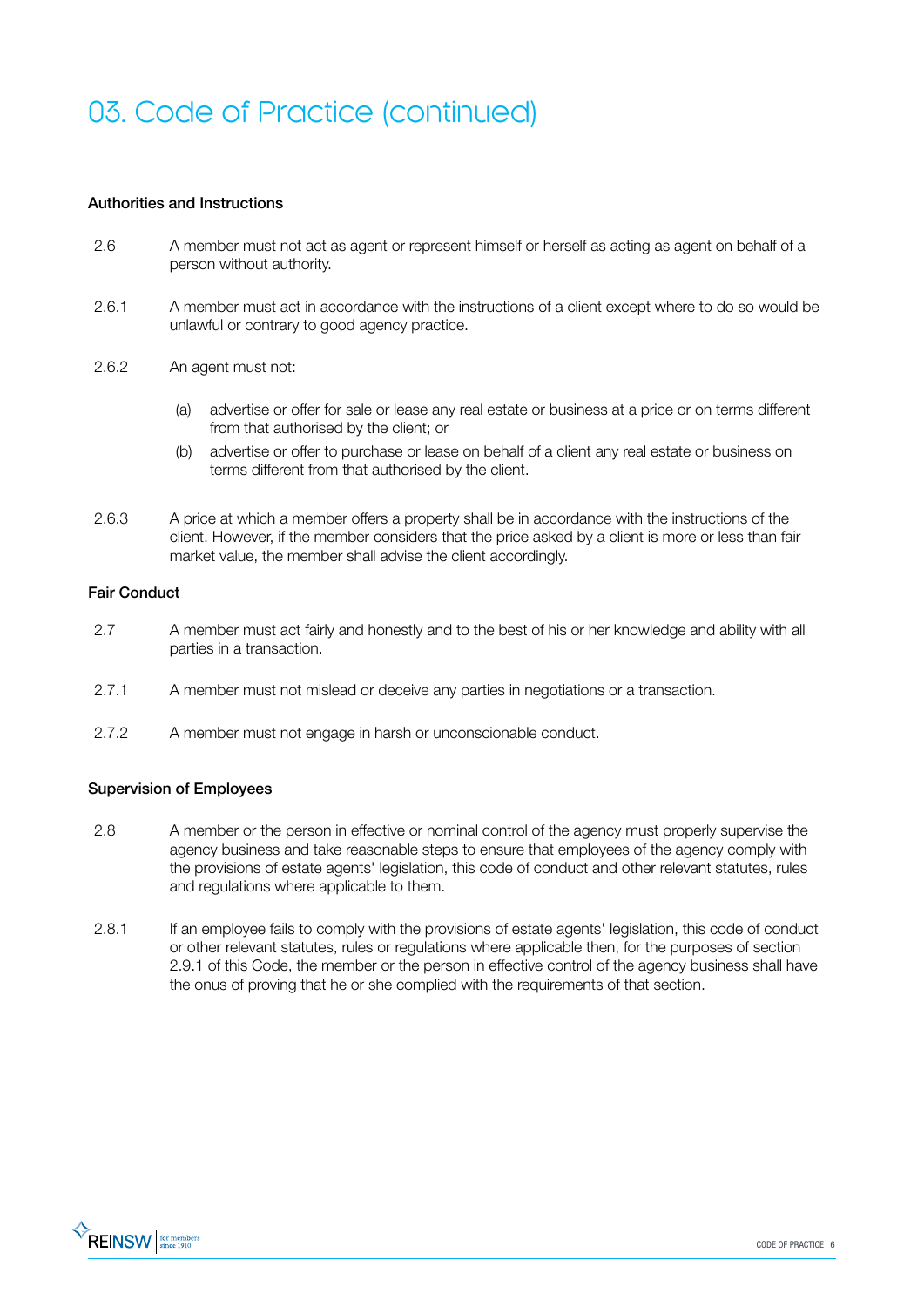#### Verifying Information

- 2.9 Prior to the execution by the client of any contract relating to the sale or lease of any real estate or business, the member must make all reasonable efforts to ascertain or verify the facts which are material to that transaction which a prudent member would have ascertained in order that the member may avoid error, exaggeration or misrepresentation.
- 2.9.1 It is the duty of a member to act in a professional manner and to ascertain all available pertinent facts concerning the property for which the member accepts the agency so that in providing the service the member may avoid error, exaggeration or misrepresentation.
- 2.9.2 When a member receives instructions to offer real estate for sale the member shall take all reasonable steps to verify the ownership of the property and the property description.

#### Best Interests of the Clients

2.10 A member must not accept an engagement to act, or continue to act, where to do so would place the member's interest in conflict with that of the client.

# Confidential Information

- 2.11 A member must not, at any time, use or disclose any confidential information obtained while acting on behalf of a client or dealing with a customer, except for information that an agent is required by law to disclose.
- 2.11.1 A member must communicate all offers to the client as soon as practicable.

#### Commissions and Expenses

- 2.12 A member must not accept or demand any commission from any person, other than the client, in respect of any service performed or to be performed by the member, being a service in respect of which the member receives commission or is entitled to receive commission from the client.
- 2.12.1 A member must not demand, retain or receive a discount or rebate which relates to a service by a stocktaker or tradesperson, or to advertising, in connection with a transaction or a service provided by the member unless the member has obtained the written consent of the client to the seeking or retaining of the discount or rebate by the member.
- 2.12.2 A member must not demand, retain or receive a commission for a service or transaction which is greater than the amount agreed with the client.
- 2.12.3 If a member is entitled to seek reimbursement from a member of any expense which the member has incurred, the member shall promptly supply to the client all relevant information and material which the client may reasonably require as to the amount of the expense, and to be satisfied that the expense was properly incurred by the member.

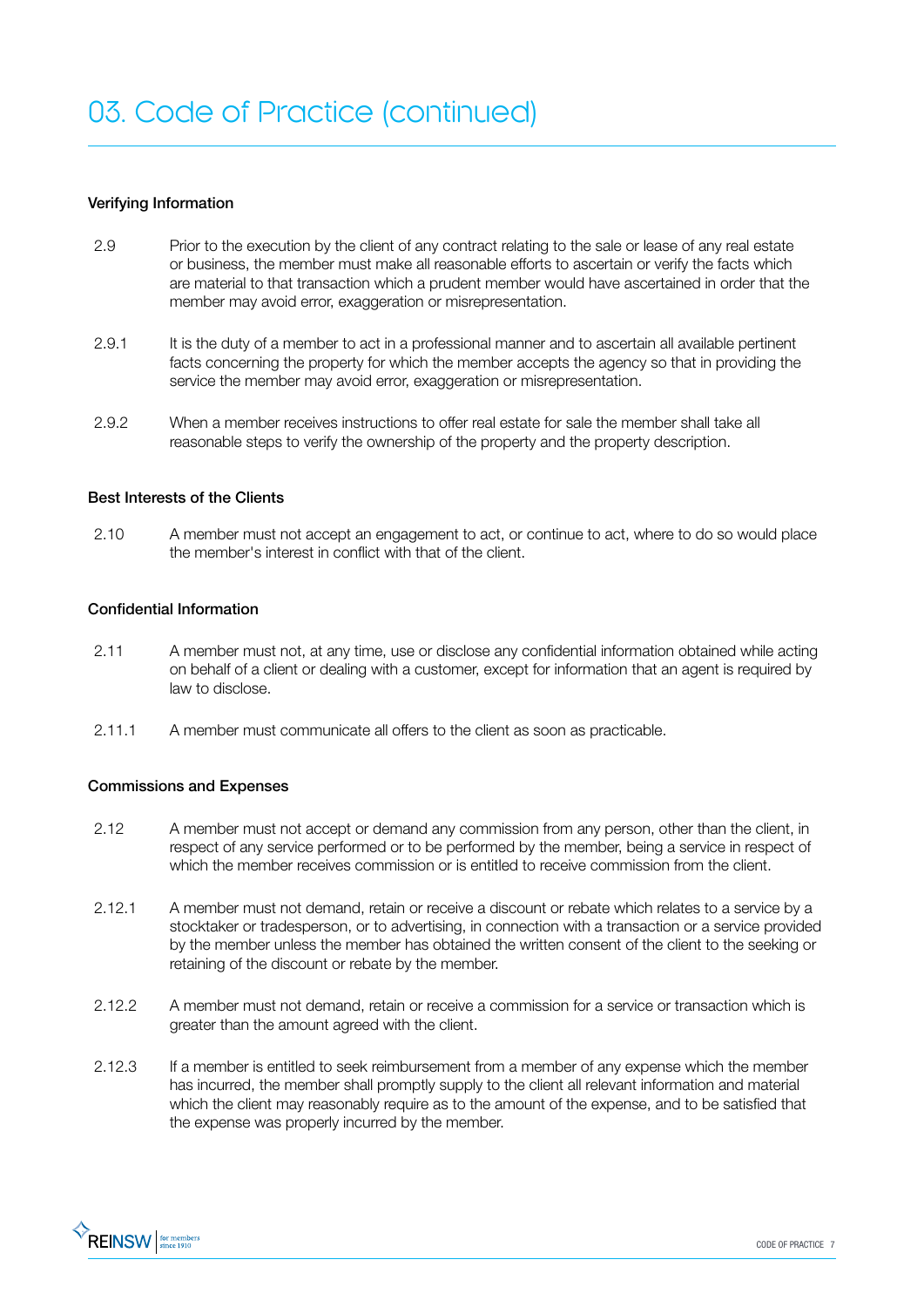- 2.12.4 A member shall not seek or retain reimbursement of an expense which the member has incurred in respect of advertising, signboards, printed material, and promotions unless:
	- (a) the client has agreed in writing to pay the expense; and
	- (b) the agreement specifies a maximum amount which the member may seek or retain by way of reimbursement.

# **Tenancy**

- 2.13 A member must immediately notify the owner when the member becomes aware of a significant breach or repeated breaches of the tenancy agreement.
- 2.13.1 A member managing a rental property must fully complete inventory and inspection reports and provide such reports to the owner in accordance with the terms of the property management agreement.

## Notifying Managing Agents

2.14 If a member accepts an engagement to sell any real estate and is or becomes aware that another member is the managing agent of that real estate, the member must immediately give written notice of the appointment to the managing agent, unless otherwise instructed, in writing, by the client.

#### Fraud and Misrepresentation

2.15 It is the duty of every member to protect the public against fraud, misrepresentation or unethical practices in connection with real estate transactions.

#### Member's Responsibility

2.16 No instructions or inducements from any client or customer will relieve a member from the responsibility of strictly observing this code of conduct.